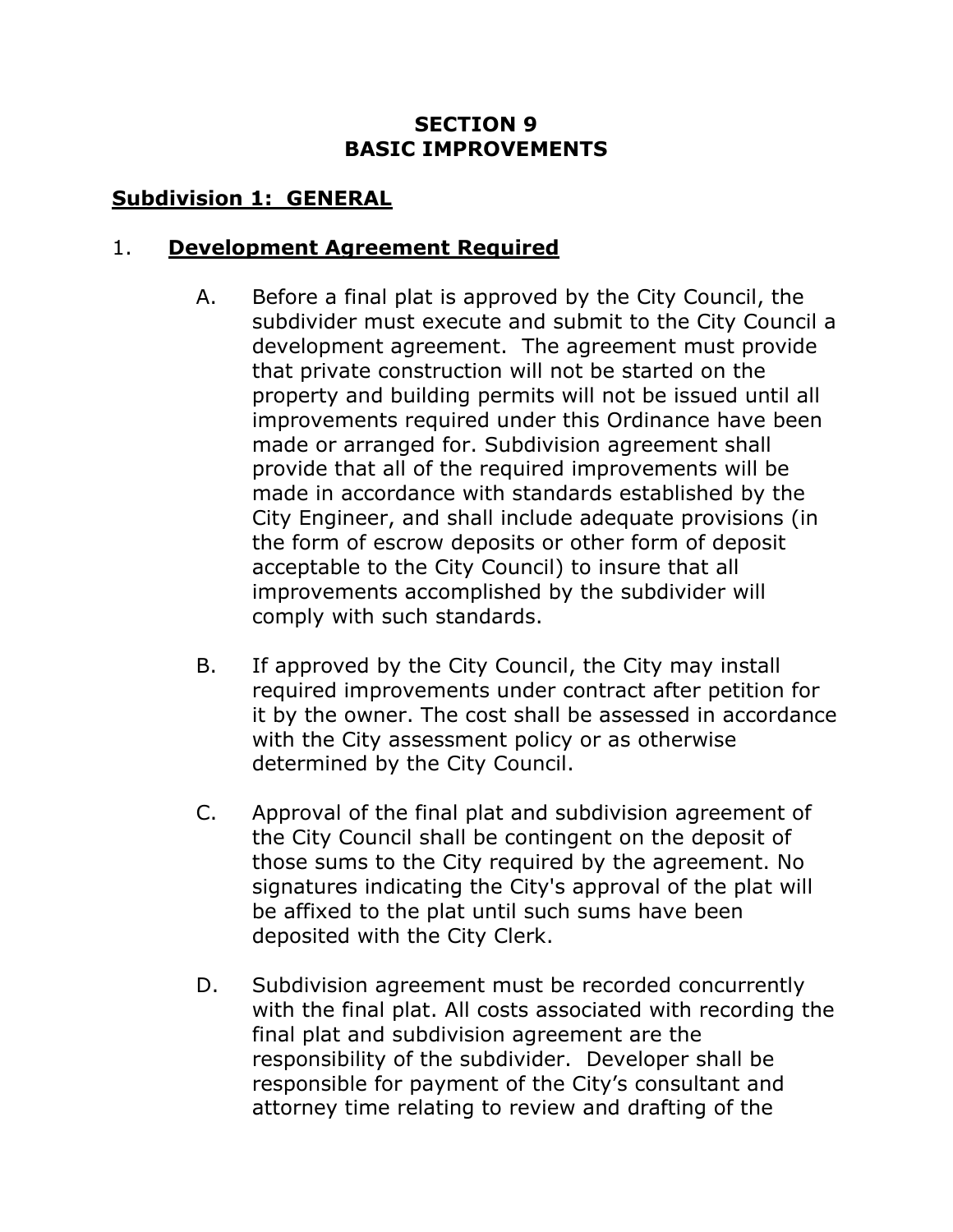development agreement. In the event the City installs the improvements and the costs assessed against the property, such fees will be included in the costs that are assessed. In the event the developer installs the improvements privately, such fees must be paid prior to beginning the improvements and prior to the issuance of a building permit for any part of the development.

- 2. **Certification of Compliance Required.** No final plat shall be approved by the City Council without first receiving a report certifying that the improvements described herein, together with the agreements and documents required herein, meet the minimum requirements of all applicable ordinances. Any plat approved prior to such a certification shall be presumed to be approved contingent upon the minimum requirements being met.
- 3. **Inspection of Improvements by the City Required.** The required improvements to be installed under the provisions of this Ordinance shall be inspected during the course of their construction by an engineer retained by the City Council. The subdivider or individual lot or tract owners thereto shall pay all the inspection costs pursuant.
- 4. **Excavation Permit Required.** No person shall be allowed to dig up, break, excavate, tunnel, drill, bore, undermine or in any manner break up any existing street to make or cause to be made any excavation in or under the surface of any street or to place, deposit or leave upon any street any earth or excavated material obstructing or tending to interfere with the free use of the street unless such person shall first have obtained an excavation permit from the city. A fee the City Council shall establish by resolution shall be paid for an excavation permit.

## **Subdivision 2: STREET IMPROVEMENTS**

A. **Grading.** The full width of the right-of-way shall be graded, including the sub-grade of the areas to be paved, in accordance with standards and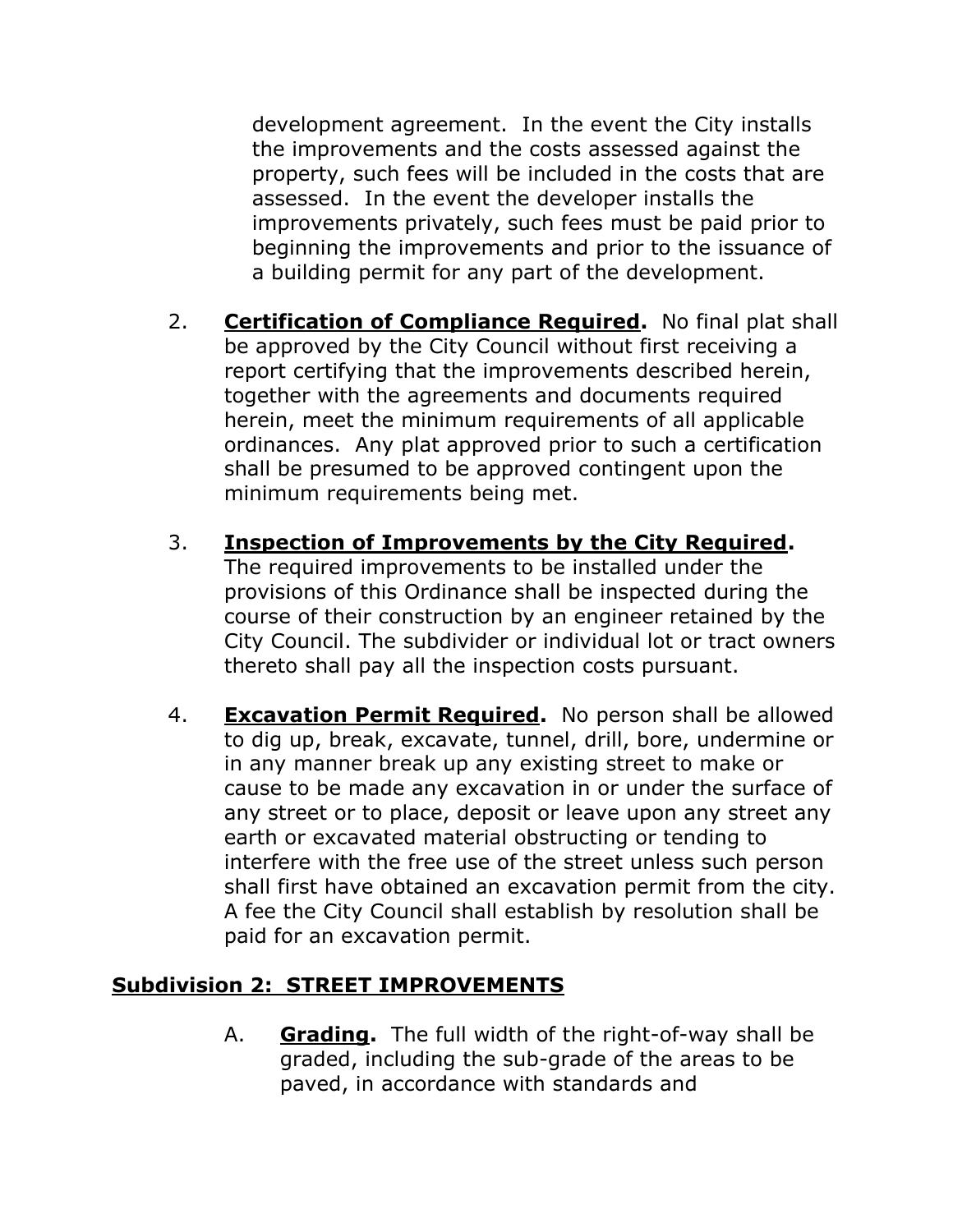specifications for road construction as approved by the City Council.

- B. **Street Paving Standards.** All platted streets must be improved with pavement in accordance with the standards and specifications for street construction as approved by the City Council after recommendation by the City Engineer.
- C. **Width of Paving.** All streets to be paved shall be of an overall width in accordance with standards and specifications for street construction as approved by the City Council after recommendation by the City Engineer.
- D. **Curb and Gutter Required.** Curb and gutter is required on all new City streets and shall be constructed in accordance with standards and specifications as approved by the City Council.
- E. **Street Signs.** Street signs of the standard design and width requirements as recommended by the Public Works Director, and approved by the City Council shall be installed at each street intersection, and the developer shall pay all costs incurred. All stop and traffic control signs shall also be included and be of the high intensity reflective type. Any private street shall follow the same requirements.
- F. **Street Lighting.** All streets within new subdivisions shall have at least one (1) street light located at each street intersection and lights must be installed so that there will be a light at least every three hundred fifty to five hundred (350-500) feet. The City may require additional lighting along sidewalks or pedestrian trails.

#### **Subdivision 3: DRAINAGE IMPROVEMENTS**

**1. Specifications Approved by City Council.** Storm sewers, culverts, storm water inlets and other drainage facilities will be required to insure adequate storm water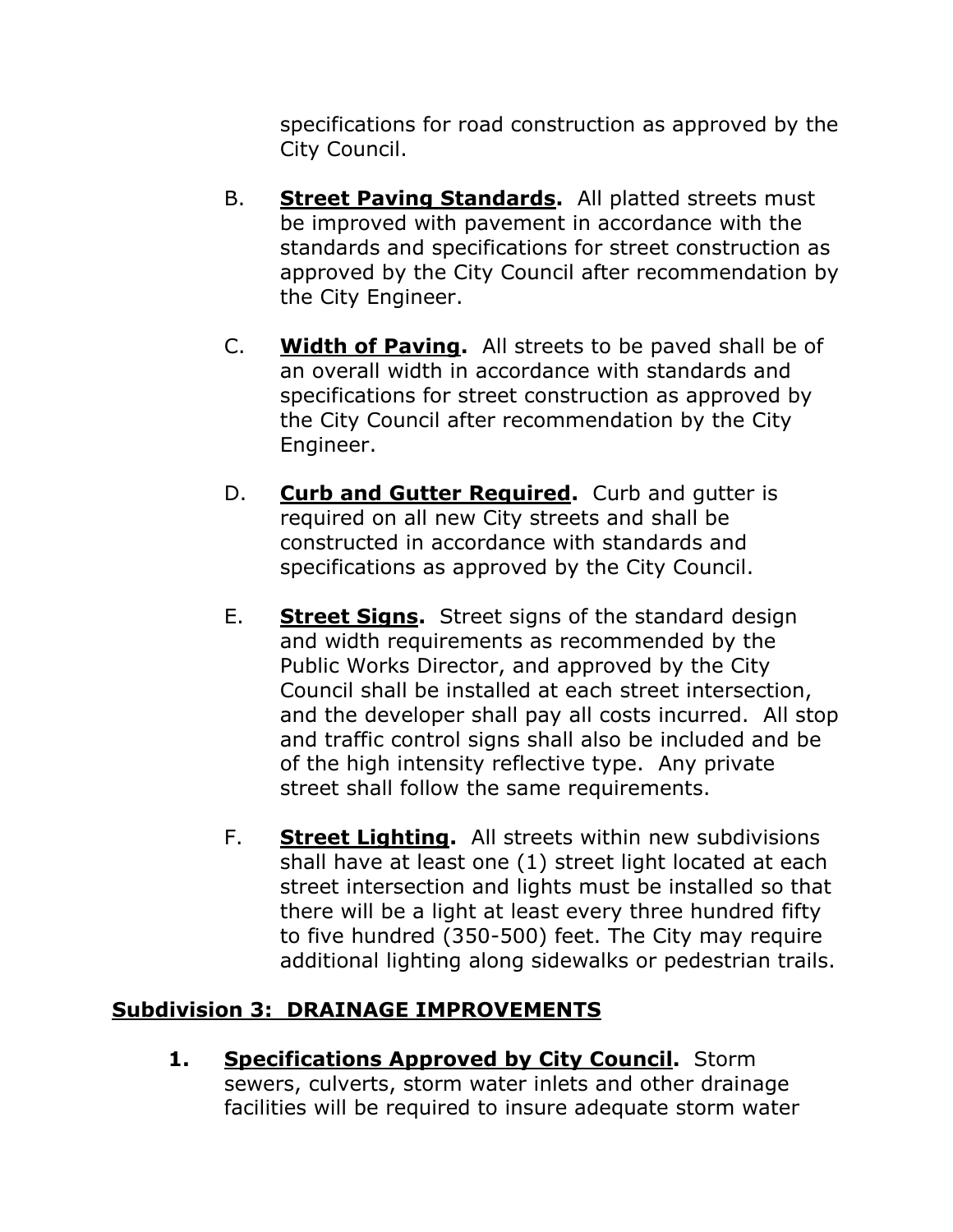drainage for the subdivision. Where required, such drainage facilities shall be constructed in accordance with the standards and specifications for street construction as approved by the City Council.

- 2. **Storm Sewers Required When Available.** Storm drains shall be constructed to serve all properties in the subdivision where a connection to the public storm sewer system is available at the boundary of the subdivision.
- 3. **Storm Sewers Not Available.** Where public storm sewer system is not available at the boundary of the subdivision, or where the introduction of said public system is deemed inappropriate by the City Council, provisions for storm water drainage shall be accomplished in accordance with the requirements of the City Engineer and the Drainage Plan. The use of dry wells for storm water disposal is prohibited.

### **Subdivision 4: TREES REQUIRED**

All new residential subdivisions containing three (3) or more lots must provide for the planting of trees. Provisions shall be made by the subdivider to have one (1) deciduous tree planted in the front of the Lot of each residential lot platted of a minimum of two (2) inch diameter as measured eighteen (18) inches above ground. In the event the Developer wishes to plant trees after homes are constructed, Developer must deposit with the City \$100.00 per tree required. This deposit will be returned to developer without interest upon developer planting the tree. In the event a tree is not planted within six (6) months of the issuance of a certificate of occupancy for the lot, the City may use the funds deposited to plant a tree, of the City's choice, within the boulevard.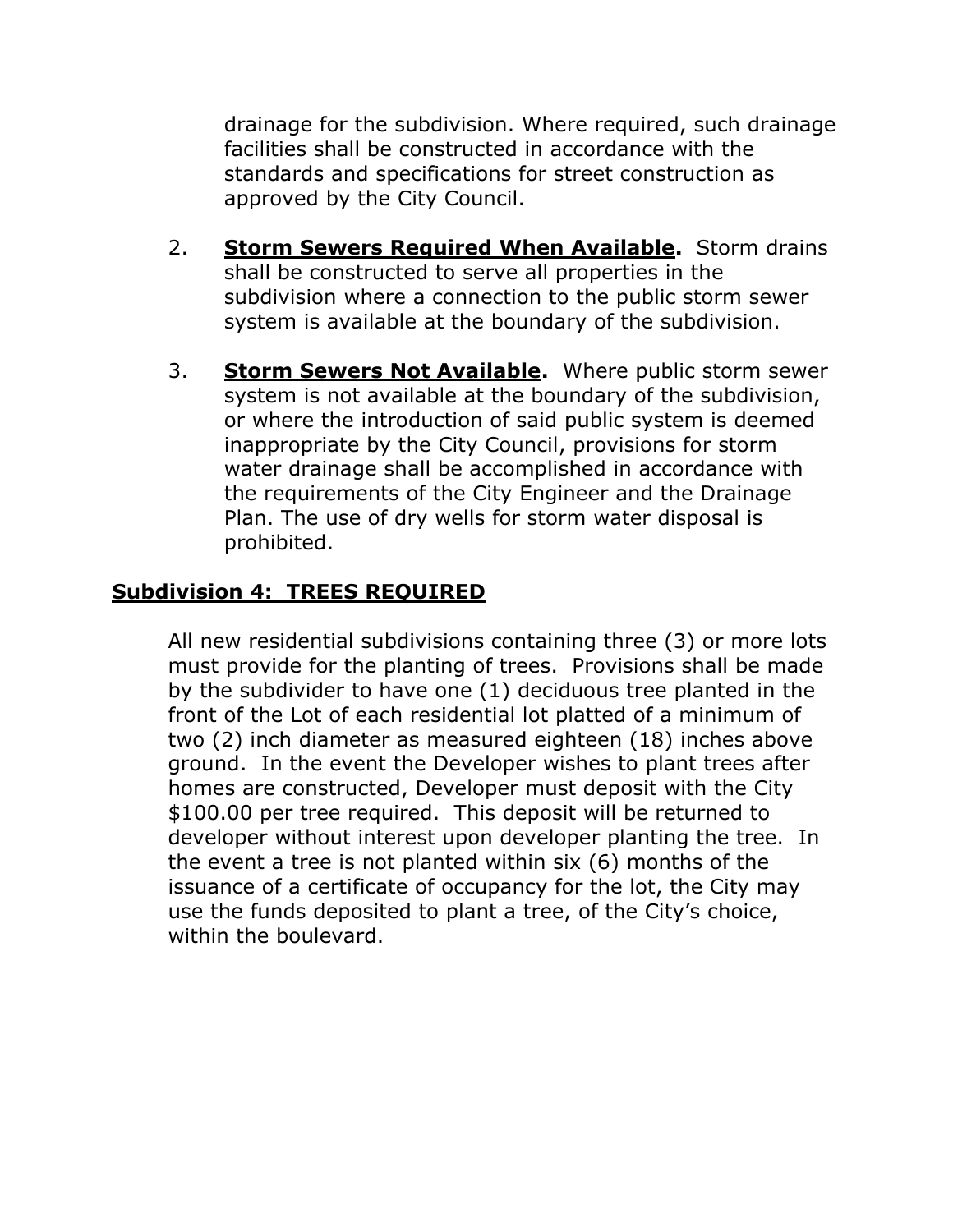#### **Subdivision 5: SANITARY SEWER AND WATER IMPROVEMENTS**

- A. **Sanitary Sewer Services Required.** Sanitary sewers shall be installed as required by standards and specifications as approved by the City Council. Where City sanitary sewer is not available for extension into the proposed subdivision, the City Council will not approve the plat.
- B. **Water Service Required.** Public water facilities, including pipefittings, hydrants etc., shall be installed as required by standards and specifications as approved by the City Council. Where City water facilities are not available for extension into the proposed subdivision, the City Council will not approve the plat.

### **Subdivision 6: ELECTRIC, TELEPHONE, GAS, TELECOMMUNICATIONS & CABLE DISTRIBUTION LINES**

- 1. **New Lines to be Underground.** All new electric distribution lines (excluding main line feeders and high voltage transmission lines), telephone service lines, gas lines, telecommunication lines, cable lines and services constructed within the confines of and providing service to customers in a newly platted area, shall be buried underground; unless the City Council, after recommendation by the Planning Commission, specifically finds that:
	- A. The placing of utilities underground would not be compatible with the development planned;
	- B. The additional cost of burying such utilities would create an undue financial hardship; or
	- C. Topographical, soil or any other conditions make the underground installation unreasonable or impractical.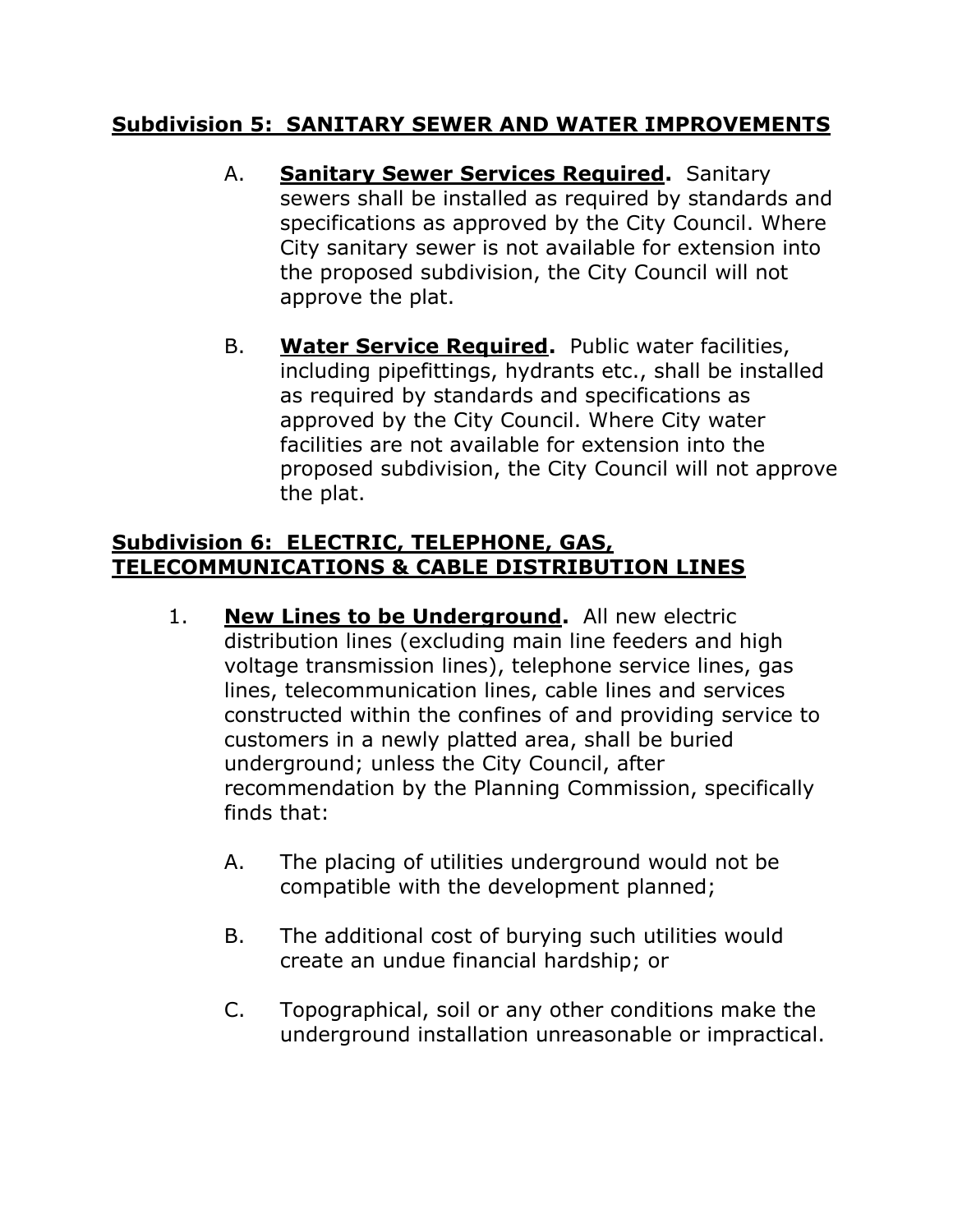#### **Subdivision 7: EROSION AND SEDIMENT CONTROL**

- 1. **Erosion Control Measures Required.** The subdivider shall be responsible for the implementation and maintenance of development-wide erosion and sediment control measures aimed at keeping sediment on construction sites and out of water bodies, water courses, wetlands, storm drains and streets.
- 2. **Erosion Control Plan Required.** An Erosion and Sediment Control Plan shall be developed for the subdivision. Such plan shall be consistent with the "Storm Water Permit Program - Construction Activity" regulations promulgated by the Minnesota Pollution Control Agency (MPCA). A copy of the Erosion and Sediment Control Plan shall be submitted to the City Engineer for approval.

Section 9, Subdivision 6 of the City Subdivision Ordinance Number 320 was amended by Ordinance Number 336, adopted August 5, 2003 and published August 12, 2003.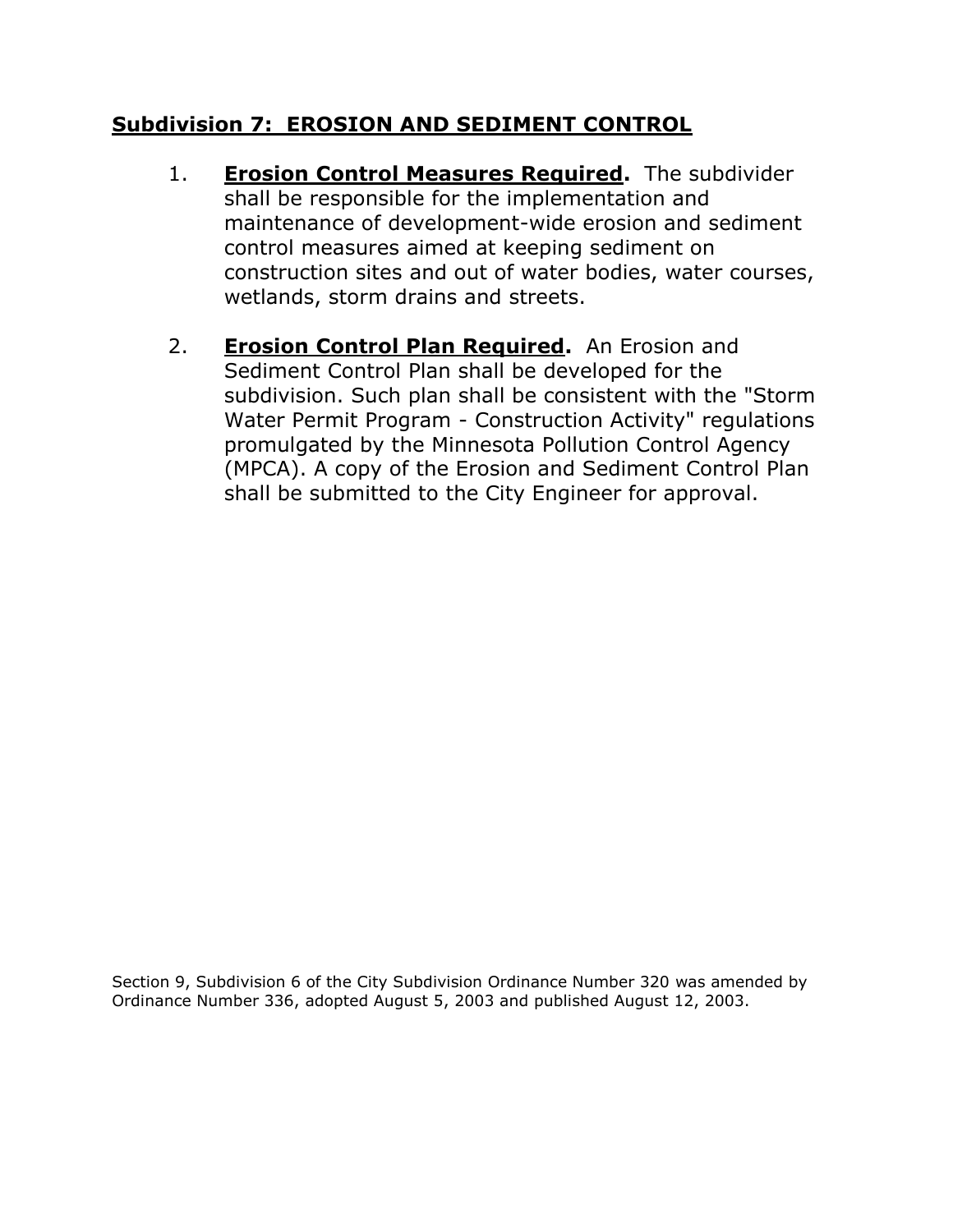3. **Coordination of Erosion Control Efforts.** Erosion and siltation control measures shall be coordinated with the different stages of construction. Appropriate control measures shall be installed prior to and maintained during development. Dirt/soil must be retained on construction site. Land shall be developed in increments of workable size such that adequate erosion and siltation controls can be provided as construction progresses. When soil is exposed, the exposure shall be for the shortest feasible time.

## **Subdivision 8: FINANCING IMPROVEMENTS**

1. **Special Assessments.** Improvements required within a subdivision or designed exclusively to benefit a subdivision must be paid for by the developer or must be made through petition and special assessment on the benefited property. If improvements are to be made by petition, the petition must be filed with the City Council prior to the conveyance of title to individual lots or tracts.

# 2. **Private Installation of Improvements.**

- A. As an alternate to the above the subdivider may elect to furnish a bond to the City of Foley for an amount equivalent to 150% of the cost of the improvements as determined by the City Engineer or an Engineer retained by the City Council, which bond shall comply with the following:
	- 1. The term of said bond shall not exceed five (5) years at which time if the improvements are not constructed the bond shall be forfeited and the City shall install the improvements from the bond proceeds.
	- 2. The bond shall be non-cancelable for the project period, which shall not exceed five (5) years.
- B. The petition and special assessment procedure detailed above shall not apply to improvements in the subject subdivision.